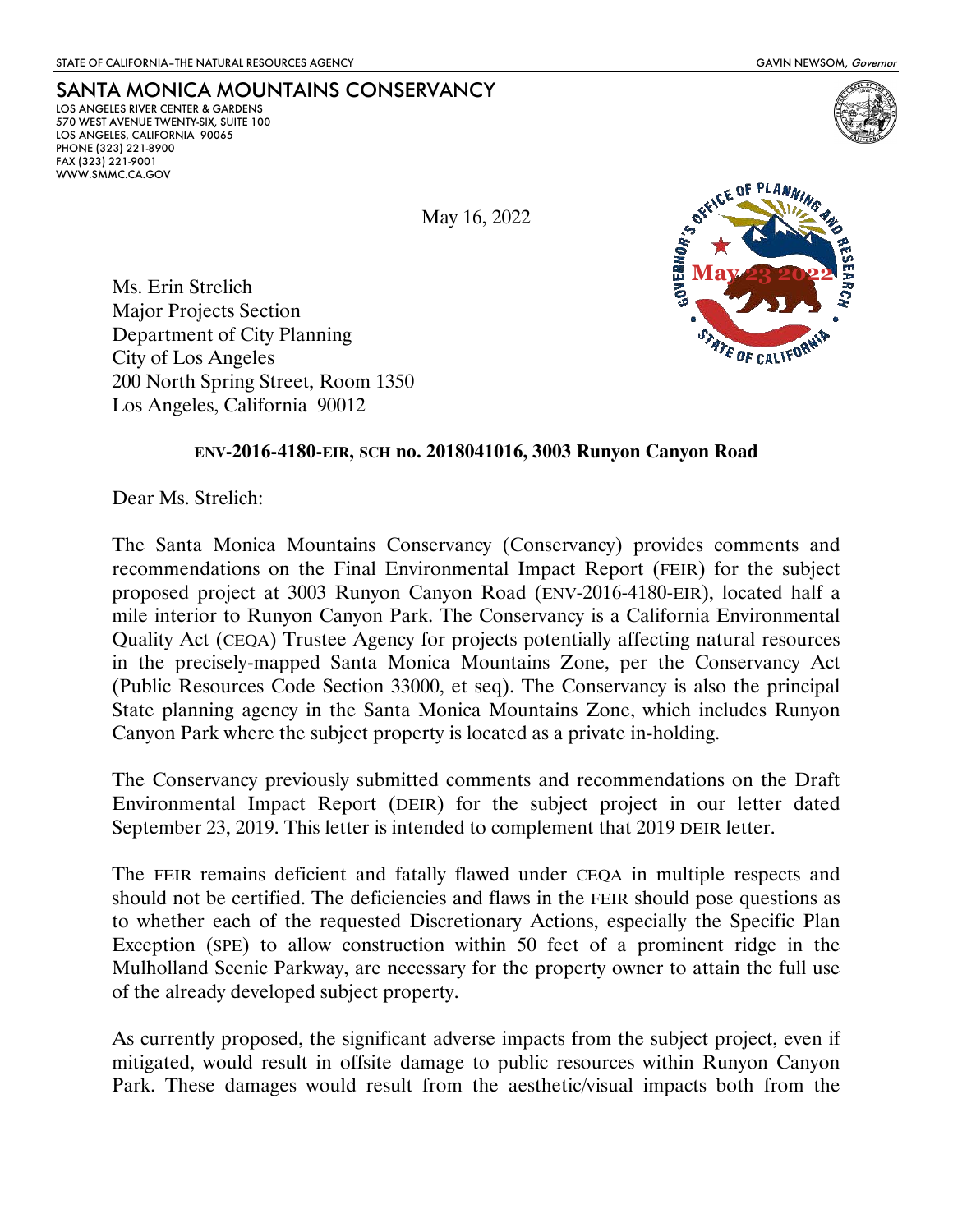visibility of the project itself, and additional Fire Department-required fuel modification (brush clearance) on the surrounding parkland. Damages to biological resources would result from brush clearance on parkland, nighttime lighting impacts from the use of the additional residence on the subject property, and increased usage of Runyon Canyon Drive to access the subject property during and after construction. Damage to visual and biological resources within Runyon Canyon Park also equate to damage to recreational resources in the one of the City's most popular hiking locations. Why would the City grant discretionary approvals to a project that would damage the resources of one of its most iconic public parks?

## **Misleading Project Description Due to False Basement**

The project plans for the proposed 5,511 square-foot "basement" clearly depict a section of floor-to-ceiling windows which would be visible exterior to the residence. This false basement makes the subject proposed project a three-story residence, and the 5,511 square-footage of the bottom-most floor is not included in the square-footage for project provided in the Description. This omission makes the Project Description in the FEIR wholly deficient for falsely describing the project as a two-story residence with 6,982 square-feet of living space.

## **Inadequate Range of Feasible Alternative Projects**

The FEIR, like the DEIR, makes the misleading claim that Alternative B: Reduced Size Project, described as the "Environmentally Superior Alternative", would result in the same environmental impacts as the primary Project, despite reducing the square-footage of the residence by 30 percent. Alternative B remains a disingenuous feign of an attempt to provide decision makers with the appearance of a less damaging project. The 30 percent size reduction still only applies to the 8,990 square-foot residence and does not address reductions to the proposed 6,454 square-feet of covered patio area, 2,475 square-foot of mechanical/electrical area, and 5,207 square-feet of basement. Nor does it address the approximately one-acre fill slope and its parallel 300-foot-long and tenfoot-tall retaining walls.

What the FEIR continues to fail to address is whether a reduced size project could be located elsewhere within the subject property so as to 1) eliminate construction activities within 50 feet of the prominent ridgeline, and/or 2) eliminate the need for the three retaining walls requested as a Zoning Administrator's Determination (ZAD).

A true reduced-size project with alternate siting that conforms to the topography of the subject property could reduce the damages that would result to public resources in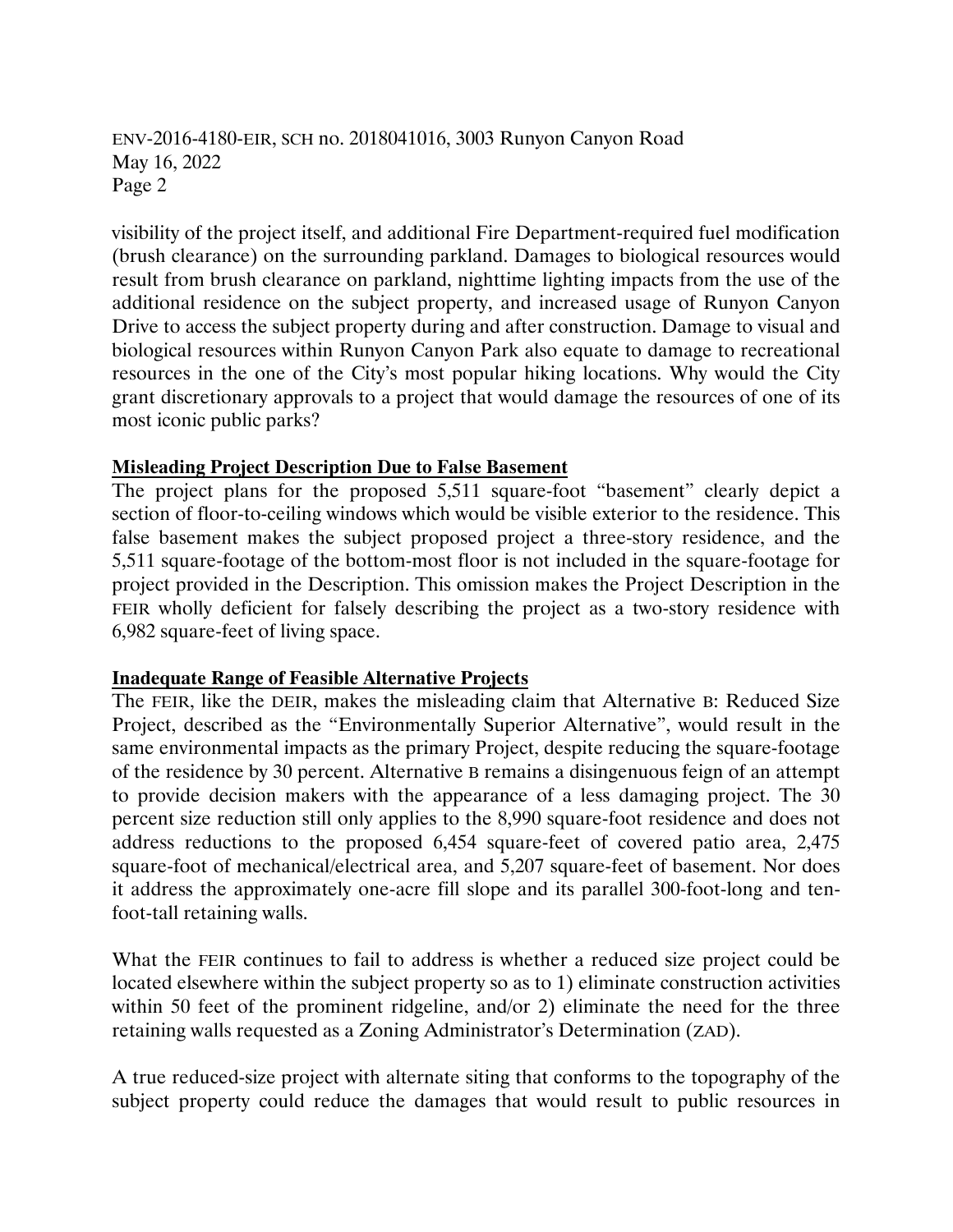Runyon Canyon Park from brush clearance, lighting impacts, increased usage of Runyon Canyon Road, and visual impacts from the proposed residence itself. The burden of proof that such a project alternative would not reduce these adverse impacts and limit damages to public parkland lies squarely with the applicant. The FEIR is deficient for omitting any consideration of a true reduced-size project with alternative siting.

In the response to the Conservancy's 2019 letter on the DEIR (Response to Comment A3-6), the FEIR attempts to deflect from this responsibility by claiming that the two project alternatives (B and C) analyzed in the DEIR represent a reasonable range of project alternatives. (Alternative A: The "No Project" Alternative, is simply the standard perfunctory analysis of not implementing any project on the subject property that is common to all Environmental Impact Reports.) A truly reasonable range of feasible alternative projects for an already developed property that is interior to public parkland within the City's premier Scenic Corridor (Mulholland) would include an alternative that avoids construction and soil work impacts within 50 feet of a prominent ridgeline and limits the number of required retaining walls.

If there is no feasible alternative that could meet those requirements, this must be demonstrated by detailed analysis in the FEIR. By omitting this analysis, the FEIR has failed to demonstrate that a less damaging project with reduced square-footage is not feasible.

## **Inadequate Drainage Plans and Unanalyzed Significant Impacts**

The FEIR remains flawed because there is still no analysis of how the project's drainage and runoff will be handled when it contacts public parkland. There are multiple potential biological, geological, recreational, and visual impacts that could result from the handling of onsite runoff, and the full extent of the damage to public parkland from additional run-off cannot be gauged without this analysis. This was a major omission in the DEIR, and it is a critical deficiency in the FEIR.

In the Responses to Comments (B1-67), the FEIR provides only the vague answer that the project will comply with City requirements for drainage after the final engineering for the project is complete. If the City determines that drainage structures such as concrete V-ditches or energy dissipaters are required where run-off from the approximately one-acre fill slope contacts parkland, these are potentially significant adverse impacts that must be addressed in the FEIR.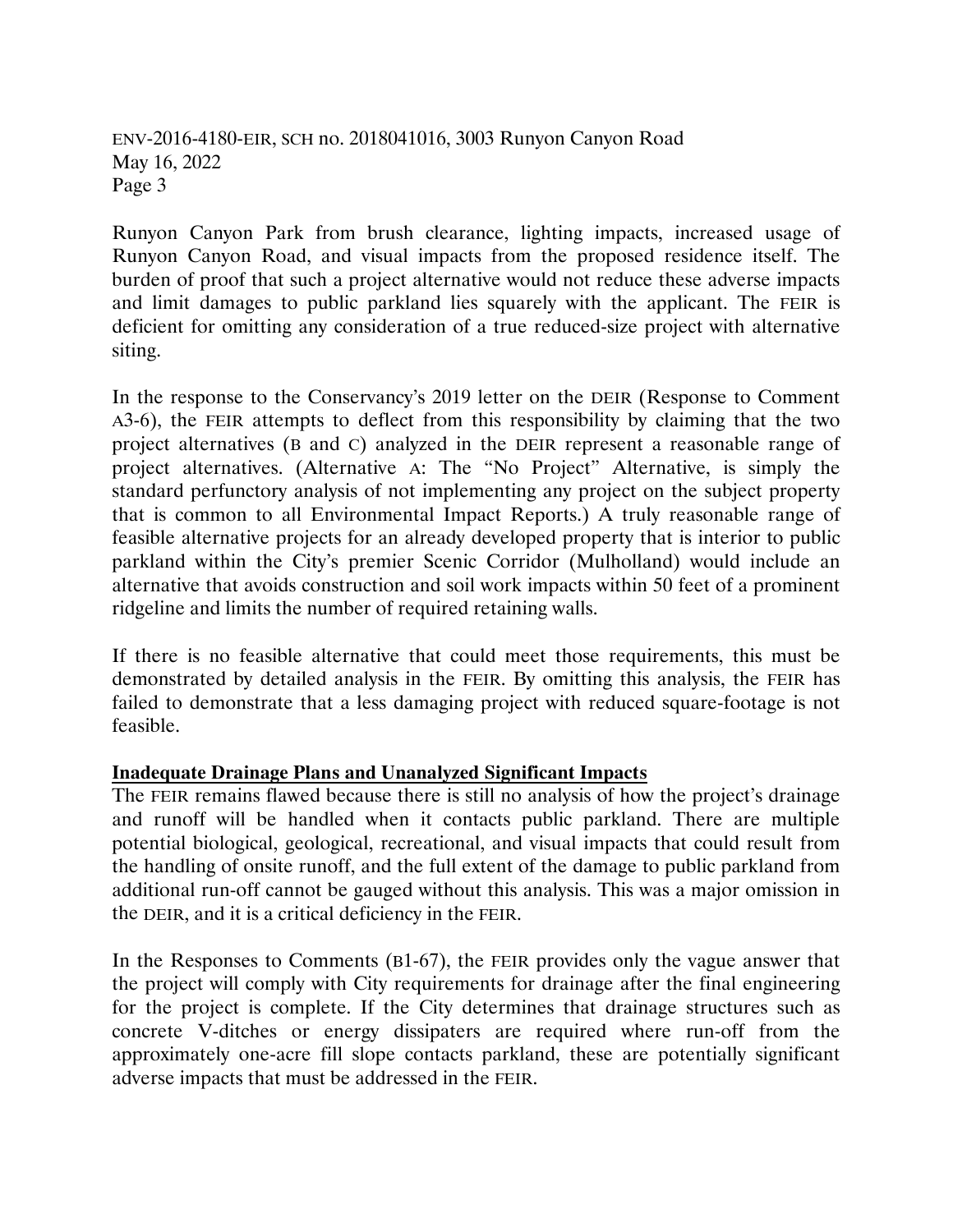#### **Significant Impacts to Public Parkland from Lighting and Increased Road Usage**

Both the subject proposed project and Alternative B would introduce a substantially greater total amount of light into the Runyon Canyon Park habitat area no matter how well a project of that size is mitigated shy of having no windows. In addition, cars and delivery vehicles potentially using high beams would use the public road through the park at night. There are no vehicle trip number or time limitations in either the day or nighttime. Although the park is closed at night, it is a public resource, and by permission, researchers and groups can take night hikes in the park. An area that is now quite dark would experience substantial irreversible change in night illumination and thus result in substantial dark sky impacts and nighttime enjoyment of the park. For the above reasons both the proposed project and all its development alternatives would result in unavoidable significant adverse visual impacts.

The FEIR remains deficient because it continues to base multiple impact analyses, including analysis of nighttime lighting impacts, on the premise that just one couple (the current owners) will permanently occupy both residences. The FEIR analysis on traffic relative to biological, visual, and recreation impacts does not address the probable scenario that the house will host larger families and large parties in the near term. All the mitigation measures and analyses in the FEIR that address impacts from lighting and traffic are flawed because the traffic and visitor volumes cannot be controlled or enforced by the lead agency. Some limits must be established to make impact analysis conclusions.

To ensure that North Runyon Canyon Road is never lit, the FEIR must include a mitigation measure that `prohibits lighting of the road to benefit the proposed project property. Though no lighting of North Runyon Canyon Road is currently proposed, there would otherwise be no restrictions preventing future owners of the subject property from installing their own lighting fixtures without the need for permits or future discretionary actions by the City.

To reduce the adverse impacts of increased use of North Runyon Canyon, the Conservancy recommends that the FEIR include a mitigation measure limiting the total number of permanent residents permitted to live in the existing and subject proposed residences at 3003 Runyon Canyon Road.

Please send all correspondence regarding this project, including hearing notices, to the attention of Paul Edelman, Deputy Director of Natural Resources and Planning, at 26800 Mulholland Highway, Calabasas, California 91302, or by e-mail to